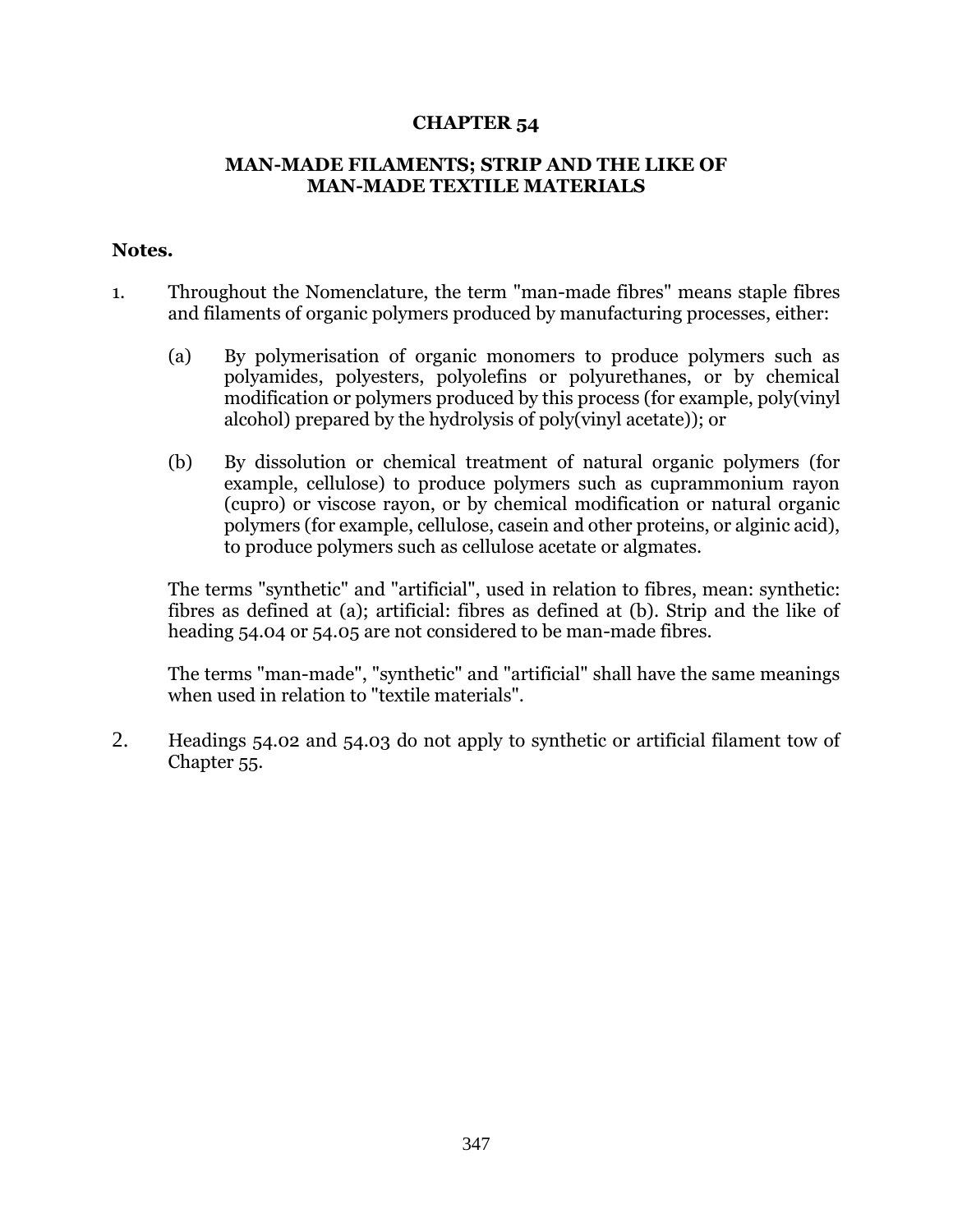| <b>HS</b> | <b>CET</b> | PR1 | <b>DESCRIPTION OF GOODS</b>                                                                                                                     | <b>DUTY</b><br><b>RATE</b> | <b>UNIT</b>     | <b>SITC</b><br><b>REV4</b> |
|-----------|------------|-----|-------------------------------------------------------------------------------------------------------------------------------------------------|----------------------------|-----------------|----------------------------|
| 54.01     |            |     | Sewing thread of man-made filaments, whether or not<br>put up for retail sale.                                                                  |                            |                 |                            |
| 5401.10   | 00         |     | - Of synthetic filaments:                                                                                                                       |                            |                 |                            |
| 5401.10   | 10         |     | --- Not put up for retail sale                                                                                                                  | Free                       | kg              | 651.411                    |
| 5401.10   | 20         |     | - - - Put up for retail sale                                                                                                                    | 5%                         | kg              | 651.412                    |
| 5401.20   | 00         |     | - Of artificial filaments:                                                                                                                      |                            |                 |                            |
| 5401.20   | 10         |     | - - - Not put up for retail sale                                                                                                                | Free                       | kg              | 651.421                    |
| 5401.20   | 20         |     | - - - Put up for retail sale                                                                                                                    | 5%                         | kg              | 651.422                    |
| 54.02     |            |     | Synthetic filament yarn (other than sewing thread), not<br>put up for retail sale, including synthetic monofilament<br>of less than 67 decitex. |                            |                 |                            |
| 5402.10   | 00         |     | - High tenacity yarn of nylon or other polyamides, whether<br>or not textured:                                                                  |                            |                 |                            |
| 5402.11   | 00         |     | - - Of aramids                                                                                                                                  | Free                       | kg              | 652.6211                   |
| 5402.19   | 00         |     | - - Other                                                                                                                                       | Free                       | kg              | 652.6519                   |
| 5402.20   | 00         |     | - High tenacity yarn of polyesters, whether or not textured                                                                                     | Free                       | kg              | 651.622                    |
| 5402.30   | 00         |     | - Textured yarn:                                                                                                                                |                            |                 |                            |
| 5402.31   | 00         |     | - - Of nylon or other polyamides, measuring per single yarn<br>not more than 50 tex                                                             | Free                       | kg              | 651.511                    |
| 5402.32   | 00         |     | - - Of nylon or other polyamides, measuring per single yarn<br>more than 50 tex                                                                 | Free                       | kg              | 651.512                    |
| 5402.33   | 00         |     | - - Of polyesters                                                                                                                               | Free                       | kg              | 651.52                     |
| 5402.34   | 00         |     | - - Of polypropylene                                                                                                                            | Free                       | kg              | 651.591                    |
| 5402.39   | 00         |     | - - Other                                                                                                                                       | Free                       | kg              | 651.59                     |
| 5402.40   | 00         |     | - Other yarn, single, untwisted or with a twist not exceeding<br>50 turns per metre:                                                            |                            |                 |                            |
| 5402.44   | 00         |     | - - Elastomeric                                                                                                                                 | Free                       | kg              | 651.634                    |
| 5402.45   | 00         |     | - - Other, of nylon or other polyamides                                                                                                         | Free                       | kg              | 651.631                    |
| 5402.46   | 00         |     | - - Other, of polyesters, partially oriented                                                                                                    | Free                       | kg              | 651.632                    |
| 5402.47   | $00\,$     |     | - - Other, of polyesters                                                                                                                        | Free                       | kg              | 651.633                    |
| 5402.48   | $00\,$     |     | - - Other, of polypropylene                                                                                                                     | Free                       | kg              | 651.638                    |
| 5402.49   | $00\,$     |     | - - Other                                                                                                                                       | Free                       | kg <sub>2</sub> | 651.639                    |
| 5402.50   | $00\,$     |     | - Other yarn, single, with a twist exceeding 50 turns per<br>metre:                                                                             |                            |                 |                            |
| 5402.51   | $00\,$     |     | - - Of nylon or other polyamides                                                                                                                | Free                       | kg              | 651.641                    |
| 5402.52   | $00\,$     |     | - - Of polyesters                                                                                                                               | Free                       | kg              | 651.642                    |
| 5402.53   | $00\,$     |     | - - Of polypropylene                                                                                                                            | Free                       | kg <sub>2</sub> | 651.643                    |
| 5402.59   | $00\,$     |     | - - Other                                                                                                                                       | Free                       | kg              | 651.649                    |
| 5402.60   | 00         |     | - Other yarn, multiple (folded) or cabled:                                                                                                      |                            |                 |                            |
| 5402.61   | $00\,$     |     | - - Of nylon or other polyamides                                                                                                                | Free                       | kg              | 651.691                    |
| 5402.62   | $00\,$     |     | - - Of polyesters                                                                                                                               | Free                       | kg              | 651.692                    |
| 5402.63   | $00\,$     |     | - - Of polypropylene                                                                                                                            | Free                       | kg              | 651.693                    |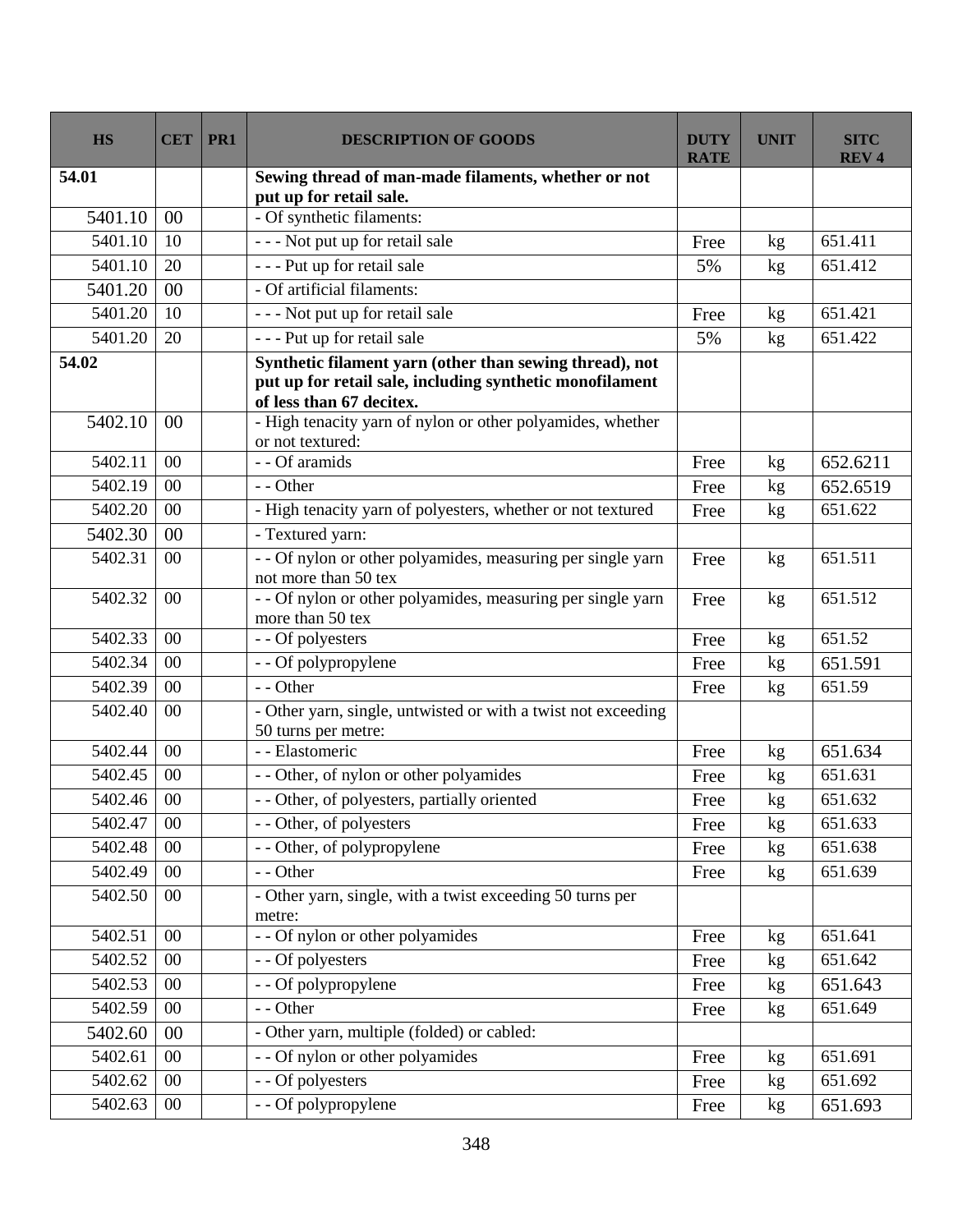| <b>HS</b> | <b>CET</b> | PR1 | <b>DESCRIPTION OF GOODS</b>                                                                                                                                                                                                                   | <b>DUTY</b><br><b>RATE</b> | <b>UNIT</b> | <b>SITC</b><br><b>REV4</b> |
|-----------|------------|-----|-----------------------------------------------------------------------------------------------------------------------------------------------------------------------------------------------------------------------------------------------|----------------------------|-------------|----------------------------|
| 5402.69   | $00\,$     |     | - - Other                                                                                                                                                                                                                                     | Free                       | kg          | 651.699                    |
| 54.03     |            |     | Artificial filament yarn (other than sewing thread), not<br>put up for retail sale, including artificial monofilament<br>of less than 67 decitex.                                                                                             |                            |             |                            |
| 5403.10   | 00         |     | - High tenacity yarn of viscose rayon                                                                                                                                                                                                         | Free                       | kg          | 651.72                     |
| 5403.30   | 00         |     | - Other yarn, single:                                                                                                                                                                                                                         |                            |             |                            |
| 5403.31   | $00\,$     |     | -- Of viscose rayon, untwisted or with a twist not exceeding<br>120 turns per metre                                                                                                                                                           | Free                       | kg          | 651.74                     |
| 5403.32   | $00\,$     |     | - - Of viscose rayon, with a twist exceeding 120 turns per<br>metre                                                                                                                                                                           | Free                       | kg          | 651.751                    |
| 5403.33   | $00\,$     |     | - - Of cellulose acetate                                                                                                                                                                                                                      | Free                       | kg          | 651.752                    |
| 5403.39   | 00         |     | - - Other                                                                                                                                                                                                                                     | Free                       | kg          | 651.759                    |
| 5403.40   | 00         |     | - Other yarn, multiple (folded) or cabled:                                                                                                                                                                                                    |                            |             |                            |
| 5403.41   | 00         |     | - - Of viscose rayon                                                                                                                                                                                                                          | Free                       | kg          | 651.761                    |
| 5403.42   | 00         |     | - - Of cellulose acetate                                                                                                                                                                                                                      | Free                       | kg          | 651.762                    |
| 5403.49   | 00         |     | - - Other                                                                                                                                                                                                                                     | Free                       | kg          | 651.769                    |
| 54.04     |            |     | Synthetic monofilament of 67 decitex or more and of<br>which no cross-sectional dimension exceeds 1 mm;<br>strip and the like (for example, artificial straw) of<br>synthetic textile materials of an apparent width not<br>exceeding 5 mm.   |                            |             |                            |
| 5404.10   | 00         |     | - Monofilament:                                                                                                                                                                                                                               |                            |             |                            |
| 5404.11   | 00         |     | - - Elastomeric                                                                                                                                                                                                                               | 5%                         | kg          | 651.8811                   |
| 5404.12   | 00         |     | - - Other, of polypropylene                                                                                                                                                                                                                   | 5%                         | kg          | 651.8812                   |
| 5404.19   | 00         |     | - - Other                                                                                                                                                                                                                                     | 5%                         | kg          | 651.8819                   |
| 5404.90   | $00\,$     |     | - Other                                                                                                                                                                                                                                       | 5%                         | kg          | 651.889                    |
| 5405.00   | 00         |     | Artificial monofilament of 67 decitex or more and of<br>which no cross-sectional dimension exceeds 1 mm; strip<br>and the like (for example, artificial straw) of artificial<br>textile materials of an apparent width not exceeding 5<br>mm. | 5%                         | kg          | 651.77                     |
| 5406.00   | 00         |     | Man-made filament yarn (other than sewing thread),<br>put up for retail sale.                                                                                                                                                                 | 5%                         | kg&m2       | 651.78                     |
| 54.07     |            |     | Woven fabrics of synthetic filament yarn, including<br>woven fabrics obtained from materials of heading 54.04.                                                                                                                                |                            |             |                            |
| 5407.10   | 00         |     | - Woven fabrics obtained from high tenacity yarn of nylon<br>or other polyamides or of polyesters                                                                                                                                             | 5%                         | $kg\&m2$    | 653.11                     |
| 5407.20   | 00         |     | - Woven fabrics obtained from strip or the like                                                                                                                                                                                               | 5%                         | kg&m2       | 653.12                     |
| 5407.30   | 00         |     | - Fabrics specified in Note 9 to Section XI                                                                                                                                                                                                   | 5%                         | kg&m2       | 653.13                     |
| 5407.40   | $00\,$     |     | - Other woven fabrics, containing 85% or more by weight<br>of filaments of nylon or other polymides:                                                                                                                                          |                            |             |                            |
| 5407.41   | 00         |     | - - Unbleached or bleached                                                                                                                                                                                                                    | 5%                         | kg&m2       | 653.141                    |
| 5407.42   | $00\,$     |     | - - Dyed                                                                                                                                                                                                                                      | 5%                         | kg&m2       | 653.142                    |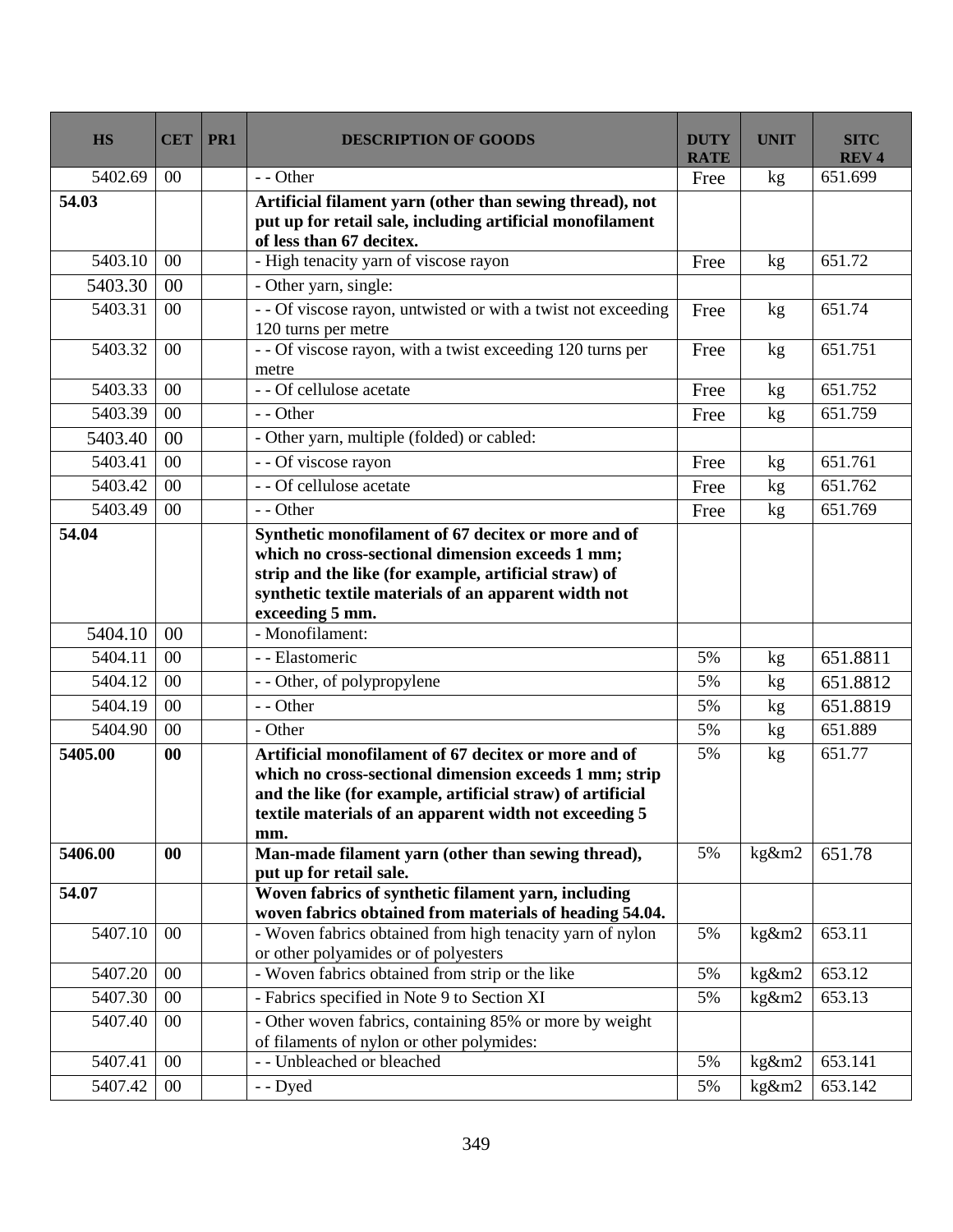| <b>HS</b>  | <b>CET</b> | PR1 | <b>DESCRIPTION OF GOODS</b>                                                                                              | <b>DUTY</b><br><b>RATE</b> | <b>UNIT</b>                | <b>SITC</b><br><b>REV4</b> |
|------------|------------|-----|--------------------------------------------------------------------------------------------------------------------------|----------------------------|----------------------------|----------------------------|
| 5407.43    | 00         |     | - - Of yarns of different colours                                                                                        | 5%                         | kg&m2                      | 653.143                    |
| 5407.44    | $00\,$     |     | - - Printed                                                                                                              | 5%                         | kg&m2                      | 653.144                    |
| 5407.50    | $00\,$     |     | - Other woven fabrics, containing 85% or more by weight<br>of textured polyester filaments:                              |                            |                            |                            |
| 5407.51    | 00         |     | - - Unbleached or bleached                                                                                               | 5%                         | kg&m2                      | 653.151                    |
| 5407.52    | 00         |     | - - Dyed                                                                                                                 | 5%                         | kg&m2                      | 653.152                    |
| 5407.53    | $00\,$     |     | - - Of yarns of different colours                                                                                        | 5%                         | kg&m2                      | 653.153                    |
| 5407.54    | $00\,$     |     | - - Printed                                                                                                              | 5%                         | kg&m2                      | 653.154                    |
| 5407.60    | $00\,$     |     | - Other woven fabrics, containing 85% or more by weight<br>of polyester filaments:                                       |                            |                            |                            |
| 5407.61    | 00         |     | -- Containing 85% or more by weight of non-textured<br>polyester filaments                                               | 5%                         | kg&m2                      | 653.16                     |
| 5407.69    | $00\,$     |     | - - Other                                                                                                                | 5%                         | kg&m2                      | 653.171                    |
| 5407.70    | $00\,$     |     | - Other woven fabrics, containing 85% or more by weight<br>of synthetic filaments:                                       |                            |                            |                            |
| 5407.71    | $00\,$     |     | - - Unbleached or bleached                                                                                               | 5%                         | kg&m2                      | 653.172                    |
| 5407.72    | 00         |     | - - Dyed                                                                                                                 | 5%                         | kg&m2                      | 653.173                    |
| 5407.73    | $00\,$     |     | - - Of yarns of different colours                                                                                        | 5%                         | kg&m2                      | 653.174                    |
| 5407.74    | 00         |     | - - Printed                                                                                                              | 5%                         | kg&m2                      | 653.175                    |
| 5407.80    | $00\,$     |     | - Other woven fabrics, containing less than 85% by weight<br>of synthetic filaments, mixed mainly or solely with cotton: |                            |                            |                            |
| 5407.81    | 00         |     | - - Unbleached or bleached                                                                                               | 5%                         | kg&m2                      | 653.181                    |
| 5407.82    | $00\,$     |     | - - Dyed                                                                                                                 | 5%                         | kg&m2                      | 653.182                    |
| 5407.83    | 00         |     | - - Of yarns of different colours                                                                                        | 5%                         | kg&m2                      | 653.183                    |
| 5407.84    | 00         |     | - - Printed                                                                                                              | 5%                         | kg&m2                      | 653.184                    |
| 5407.90    | 00         |     | - Other woven fabrics:                                                                                                   |                            |                            |                            |
| 5407.91    | 00         |     | - - Unbleached or bleached                                                                                               | 5%                         | kg&m2                      | 653.191                    |
| 5407.92    | $00\,$     |     | - - Dyed                                                                                                                 | 5%                         | kg&m2                      | 653.192                    |
| 5407.93 00 |            |     | - - Of yarns of different colours                                                                                        | 5%                         | $\overline{\text{kg}}$ &m2 | 653.193                    |
| 5407.94    | $00\,$     |     | - - Printed                                                                                                              | 5%                         | kg&m2                      | 653.194                    |
| 54.08      |            |     | Woven fabrics of artificial filament yarn, including<br>woven fabrics obtained from materials of heading 54.05.          |                            |                            |                            |
| 5408.10    | $00\,$     |     | - Woven fabrics obtained from high tenacity yarn of viscose<br>rayon                                                     | 5%                         | kg&m2                      | 653.51                     |
| 5408.20    | $00\,$     |     | - Other woven fabrics, containing 85% or more by weight<br>of artificial filament or strip or the like:                  |                            |                            |                            |
| 5408.21    | $00\,$     |     | - - Unbleached or bleached                                                                                               | 5%                         | kg&m2                      | 653.521                    |
| 5408.22    | $00\,$     |     | - - Dyed                                                                                                                 | 5%                         | kg&m2                      | 653.522                    |
| 5408.23    | $00\,$     |     | - - Of yarns of different colours                                                                                        | 5%                         | kg&m2                      | 653.523                    |
| 5408.24    | $00\,$     |     | - - Printed                                                                                                              | 5%                         | kg&m2                      | 653.524                    |
| 5408.30    | 00         |     | - Other woven fabrics:                                                                                                   |                            |                            |                            |
| 5408.31    | $00\,$     |     | - - Unbleached or bleached                                                                                               | 5%                         | kg&m2                      | 653.591                    |